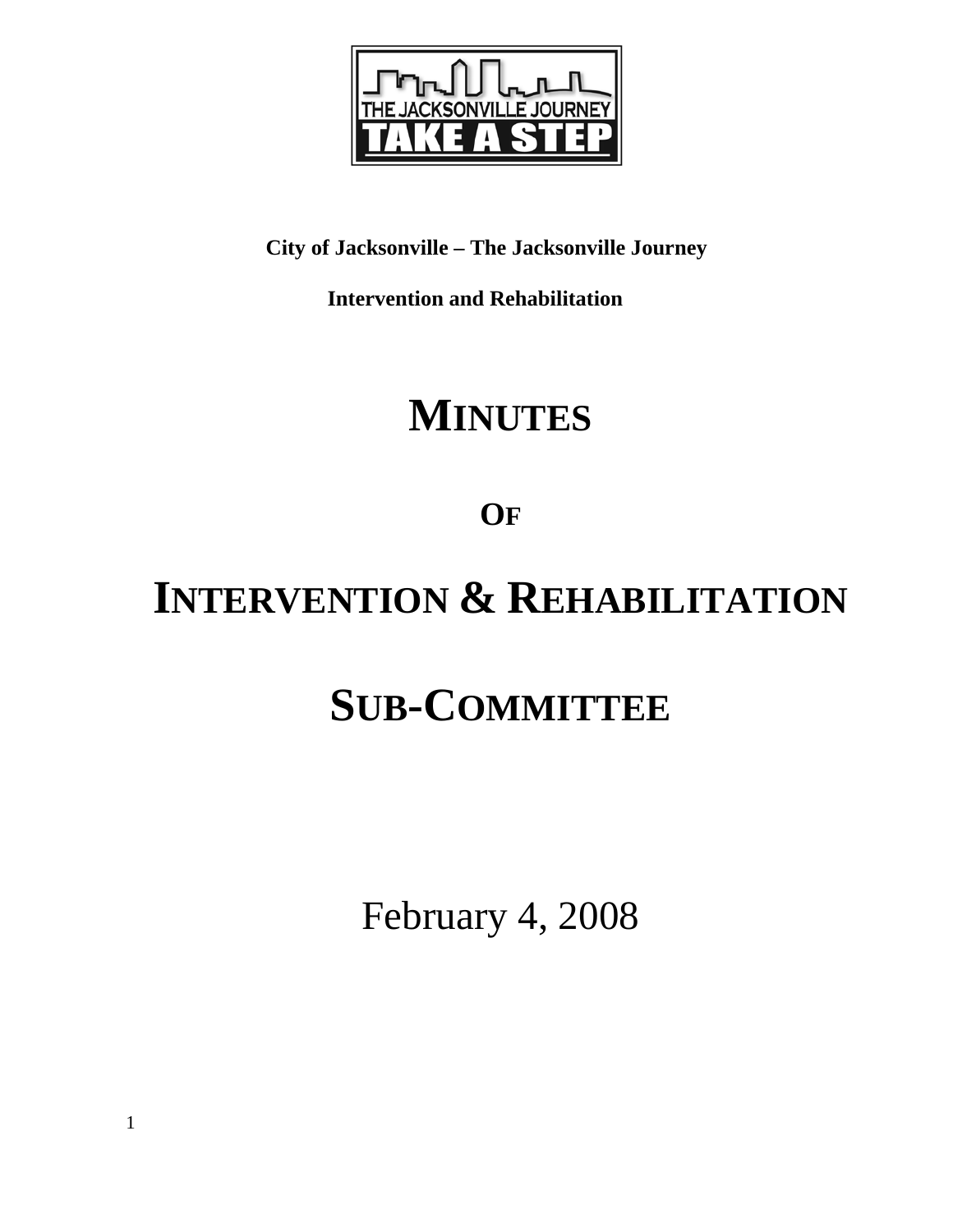# **The Jacksonville Journey – Intervention & Rehabilitation**

# **Sub-Committee**

#### **February 4, 2008**

#### **2:30 p.m.**

**PROCEEDINGS before the Jacksonville Journey – Intervention & Rehabilitation Sub-Committee taken on Monday, February 4, 2008, Edward Ball Building, 8th Floor – 214 N. Hogan Street, Jacksonville, Duval County, Florida commencing at approximately 2:30 p.m.** 

**Intervention & Rehabilitation Sub-Committee** 

**John Coxwell, Chair Ron Autrey, Member Bob Baldwin, Member Gordon Bass, Jr., Member Karen Bowling, Member Lad Daniels, Member Latroy Daniels, Member Ron Foster, Jr., Member Reginald Gaffney, Member Kevin Gay, Member Michael Hallett, Member Elder Harris, Member Wyllie Hodges, Member Joseph Hutchinson, Member Cal Jackson, Member Sharon Kirkland, Member Ray Reid, Member David Stevens, Member William Sulzbacher, Member Angelia Turner, Member Sherron Watson, Member**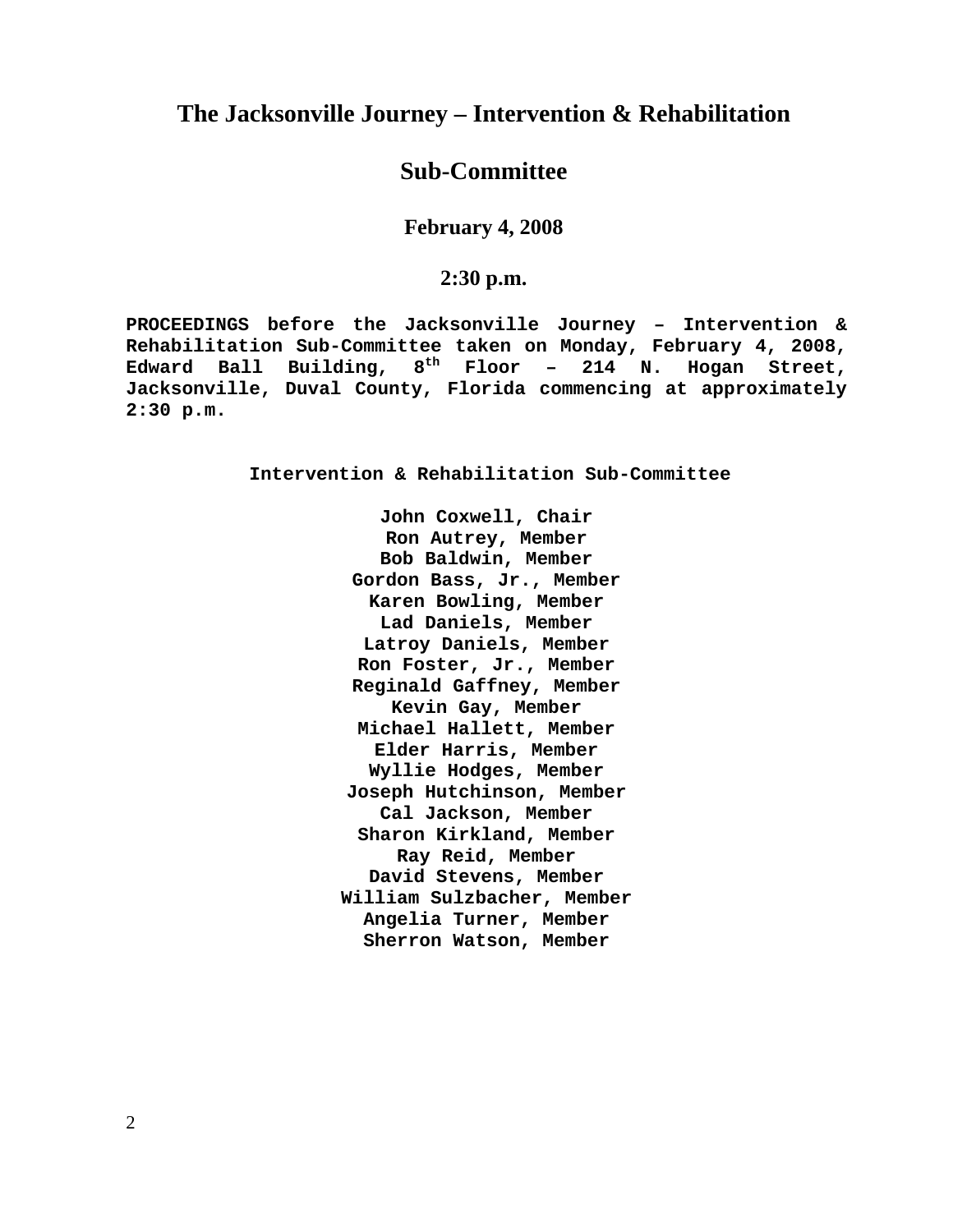## **APPEARANCES**

#### **COMMITTEE CHAIRS & MEMBERS:**

JOHN COXWELL, Chair BOB BALDWIN, Member GORDON BASS, JR., Member KAREN BOWLING, Member LAD DANIELS, Member REGINALD GAFFNEY, Member KEVIN GAY, Member MICHAEL HALLETT, Member WYLLIE HODGES, Member SHARON KIRKLAND, Member RAYMOND REID, Member DAVID STEVENS, Member ANGELIA TURNER, Member

#### **ABSENTEE MEMBERS:**

RON AUTREY, Member LATROY DANIELS, Member RON FOSTER, JR., Member ELDER HARRIS, Member JOSEPH HUTCHINSON, Member CAL JACKSON, Member WILLIAM SULZBACHER, Member SHERRON WATSON, Member

#### **STAFF:**

KERRI STEWART GINNY WALTHOUR STEPHANIE BARNETT SHAWN JEROR

#### **OTHERS PRESENT:**

RANDY JENNINGS, GATEWAY COMMUNITY CENTER W. EARL KITCHINGS, CEO, SPORTIVATION DOUG MURR, CHARACTER FIRST JAY PLOTKIN, STATE ATTORNEY'S OFFICE NEILL VINING, FIRST COAST NEWS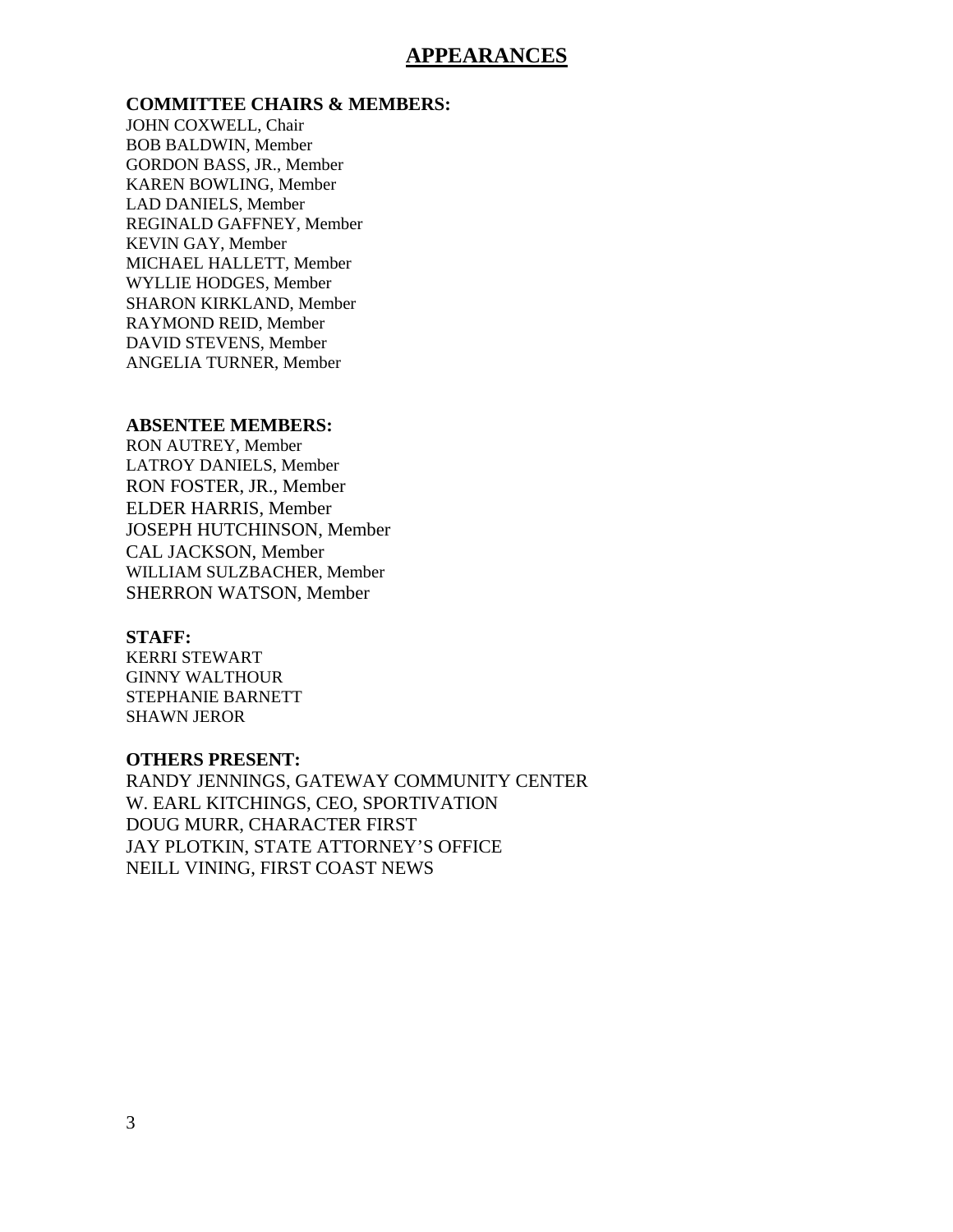#### **PROCEEDINGS**

February 4, 2008

Intervention and Rehabilitation Sub-Committee 2:30 p.m. **Call to Order and Comments.** Chairman Coxwell called the meeting to order at approximately 2:36 p.m.

**Purpose of Meeting.** Discuss the Mayor's crime initiative – The Jacksonville Journey – Take a Step – Intervention and Rehabilitation Sub-Committee.

Chairman Coxwell presented motion to approve the minutes from the last meeting. Motion was approved and carried.

Chairman Coxwell turned the floor over to Kerri Stewart to give the committee a brief update on Friday's event featuring Reverend Eugene Rivers, keynote speaker on the topic of the Ten Point Coalition. Summary of all information to be provided to all committee members.

Following the discussion on the event, Chairman Coxwell gave an overview of Steering Committee meeting housekeeping items.

The next item on the agenda was a presentation by Jay Plotkin from the State Attorney's office, featuring topics on the Juvenile Justice system, trends in juvenile crime, diversion, aftercare programs, intervention, and re-entry. A handout of the presentation was given to committee members. Questions from committee members were asked throughout the presentation.

Q. How do Jacksonville's numbers compare to the numbers in other parts of the state? Many of the areas where offences are decreasing are lower than other parts of the state. You will see,

4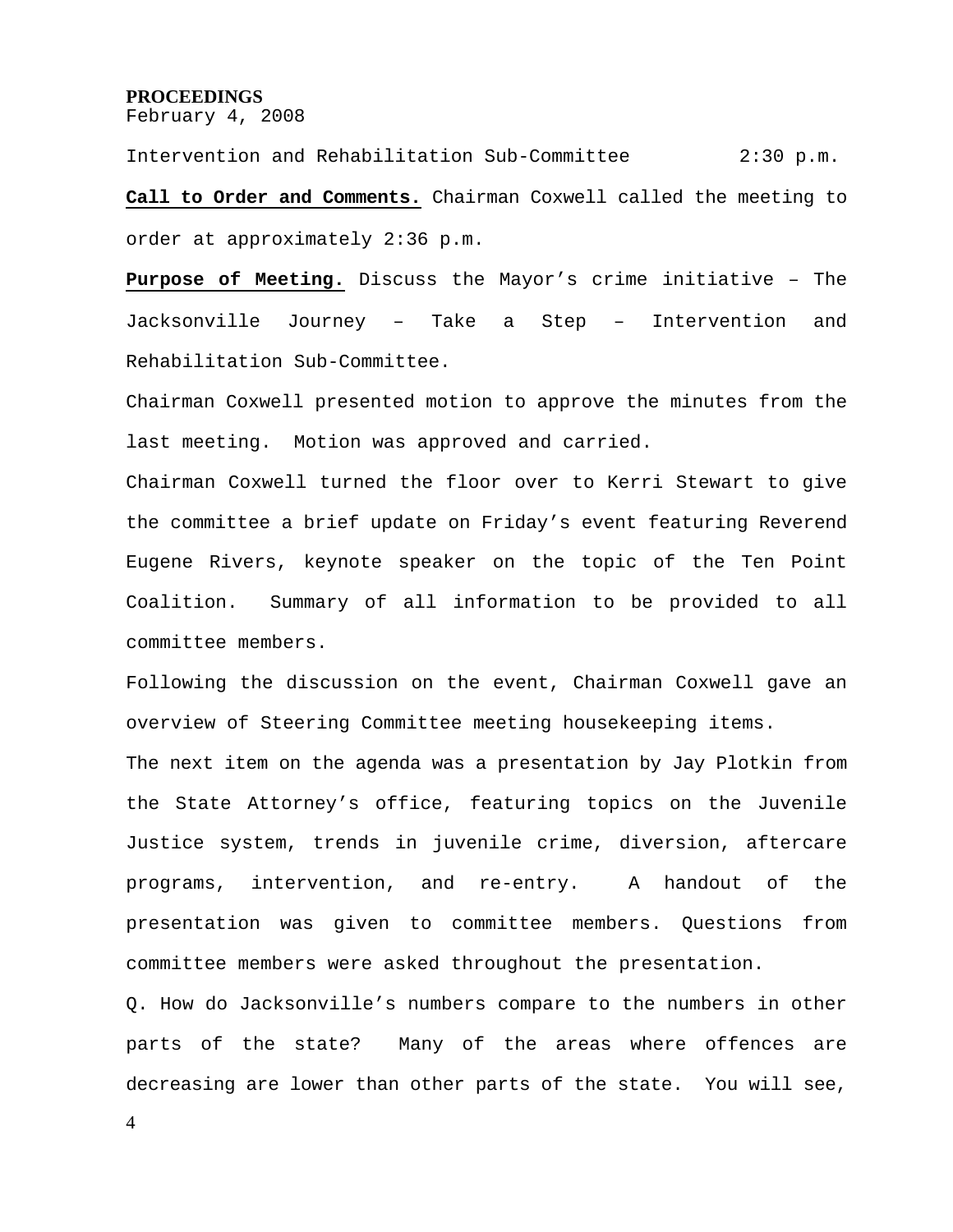however, that some areas offences are on the increase.

Q. I have seen statistics that show Jacksonville has a larger juvenile population that ever. What contributes to the reduction in the number of juveniles charged as adults? Even though juveniles' charges as adults have decreased over the years, there are other areas where criminal activity is on the rise.

Q. Are there enough alternative schools available? Many have been shut down due to funding.

Q. When you talk about at-risk juveniles, who are you referring to? The focus is on children in the alternative schools. We also extend the offer to middle schools in the area.

Q. Of the programs you have discussed, how do you measure success and which ones are your most successful? The Program for At-risk Students (POS) is very successful. To determine the success rate of the programs, we look at arrests, issues at school, etc. The most successful programs are ones that offer one on one attention. Q. Can you summarize what factors are considered in charging a youth as an adult? Factors would include the type of crime, the reoccurrence of offending, and age. There are also some statutory stipulations which mandate how the offender will be charged.

Q. Will the changes in crack cocaine charges lead to more juveniles being incarcerated? The changes are at the Federal level and will not have an impact on local facilities.

Q. Do you think that judges and the state attorney's office should focus more on placing juvenile offenders in diversion programs as opposed to incarceration? We are in the process of a test program for court ordered programs in lieu of incarceration.

5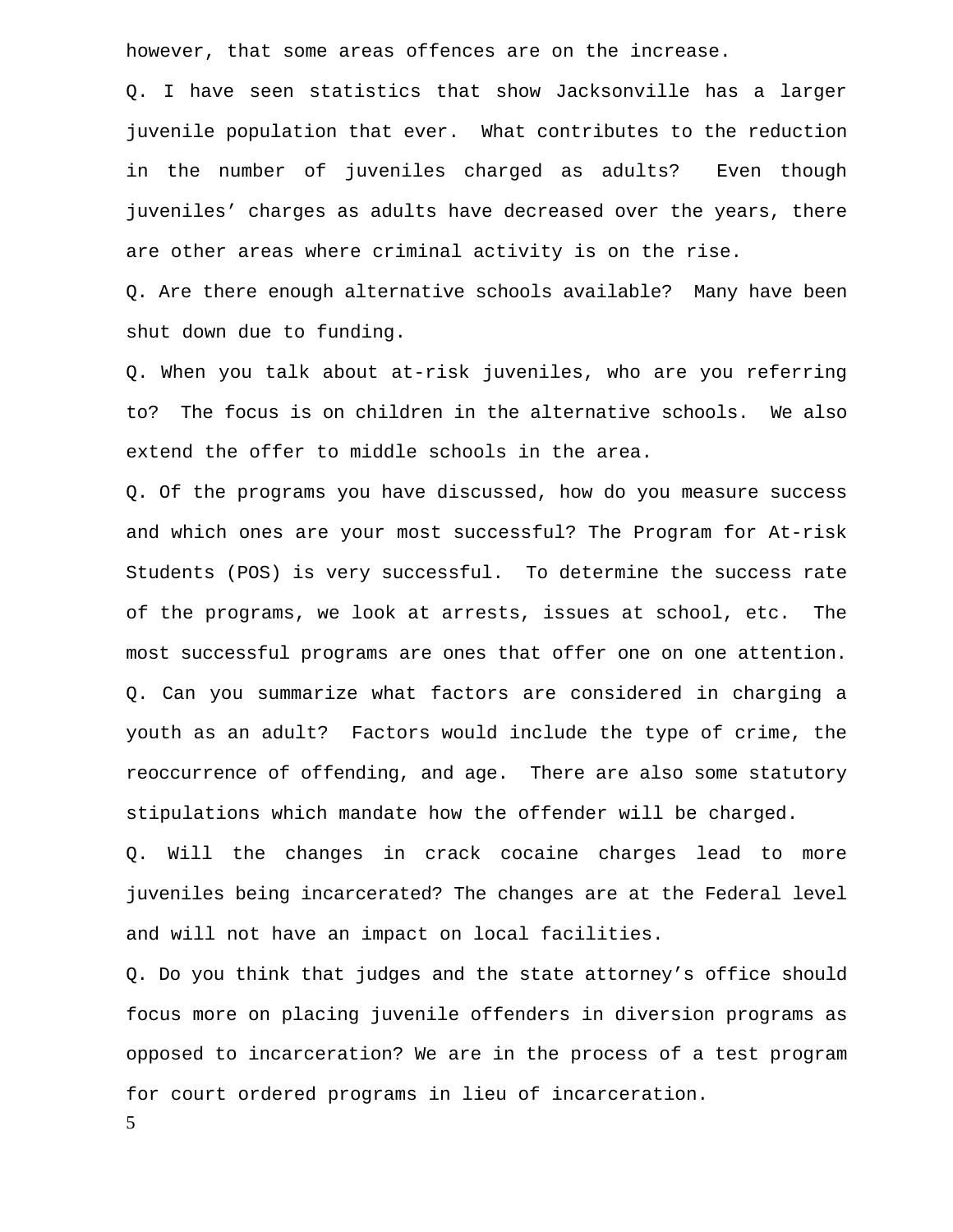Q. Are there incentives available to employers who hire criminal offenders? Yes, there are incentives available, and the government is working to add more.

Q. What happens to juvenile offenders who have less that a  $6^{th}$ grade education? There is a full-time school in the jail. We have to make education important to these kids as well as make it available.

Q. What is the cost of incarceration? I believe it is about \$55,000 per year.

Q. Has there been formal discussion with the school board to take measures limiting the amount of out of school suspensions? There were some meetings a few years ago, which resulted in a general consensus. However, there has not been much action since then. Q. What is the average age of juveniles arrested and what is the youngest? There is a spectrum of all ages, but I would say the average is 14 to 16 years of age. I have seen arrests as young as 8 years old.

Q. What can we do to stop out of school suspensions? Suggestion has been made to the Truancy Sub-committee to provide more people at the school level to keep kids in schools. There are funding issues, however.

Q. In looking at demographics, do you see problems with juvenile crime in middle income areas? Yes, crime crosses over socioeconomic barriers, however, most criminal offenders tend to be from lower income areas.

6 Q. What is the success rate of your programs? Teen court has about a 90% success rate and the other diversion programs have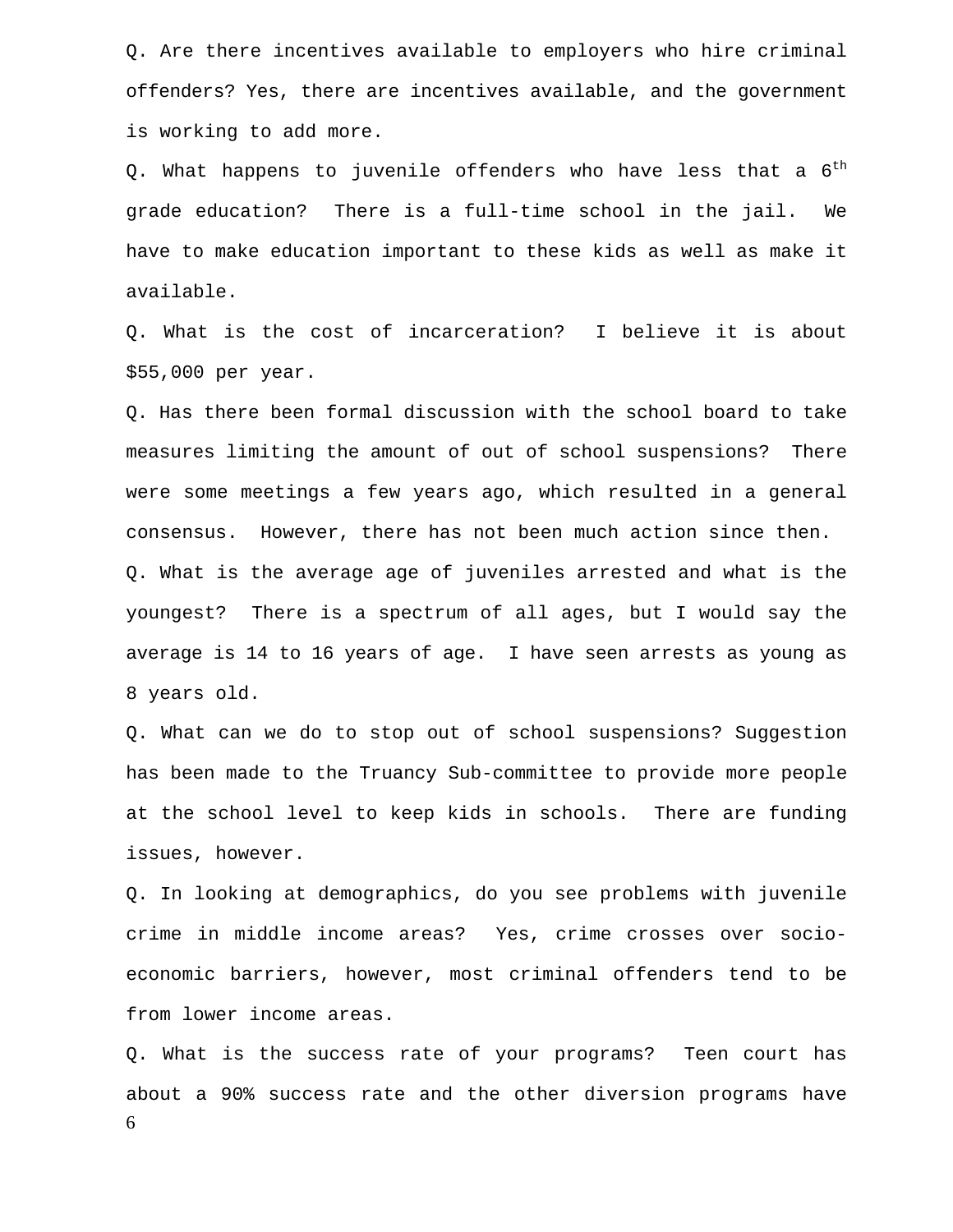about a 70% success rate

Q. Are there more intensive programs for juveniles who are having discipline issues but have not been arrested? Currently there is the Youth Crisis Center, but no other programs that I am aware of. Chairman Coxwell thanked the speaker for his presentation and moved to public comment.

#### **2. Public Comment**

The first attendee to speak was Doug Murr with Character Counts. He discussed his program for youth and stated that forgiveness is the key element in turning around criminal behavior. More mentoring and training are needed for at-risk juveniles. The next speaker was Ysryl with Jacksonville Youth Works. He recalled his troubled past as a youth and stated that the youth need positive influences to help them turn their lives around. Following this speaker was W. Earl Kitchings with Sportivation. He asked Jay Plotkin a question regarding his presentation.

Q. Why can't some of the money spent on incarceration be put forth into additional programs to divert criminal behavior? It possibly could be with the reduction of crime.

Q. Why don't your programs target high school aged children? Since the age a child can drop out of school is 16, we try to focus our program to younger children to make a difference earlier in life.

Q. Can the age of 16 be changed? It is a State of Florida law that allows this.

7 With no further requests to speak, Chairman Coxwell closed the floor to public comment.